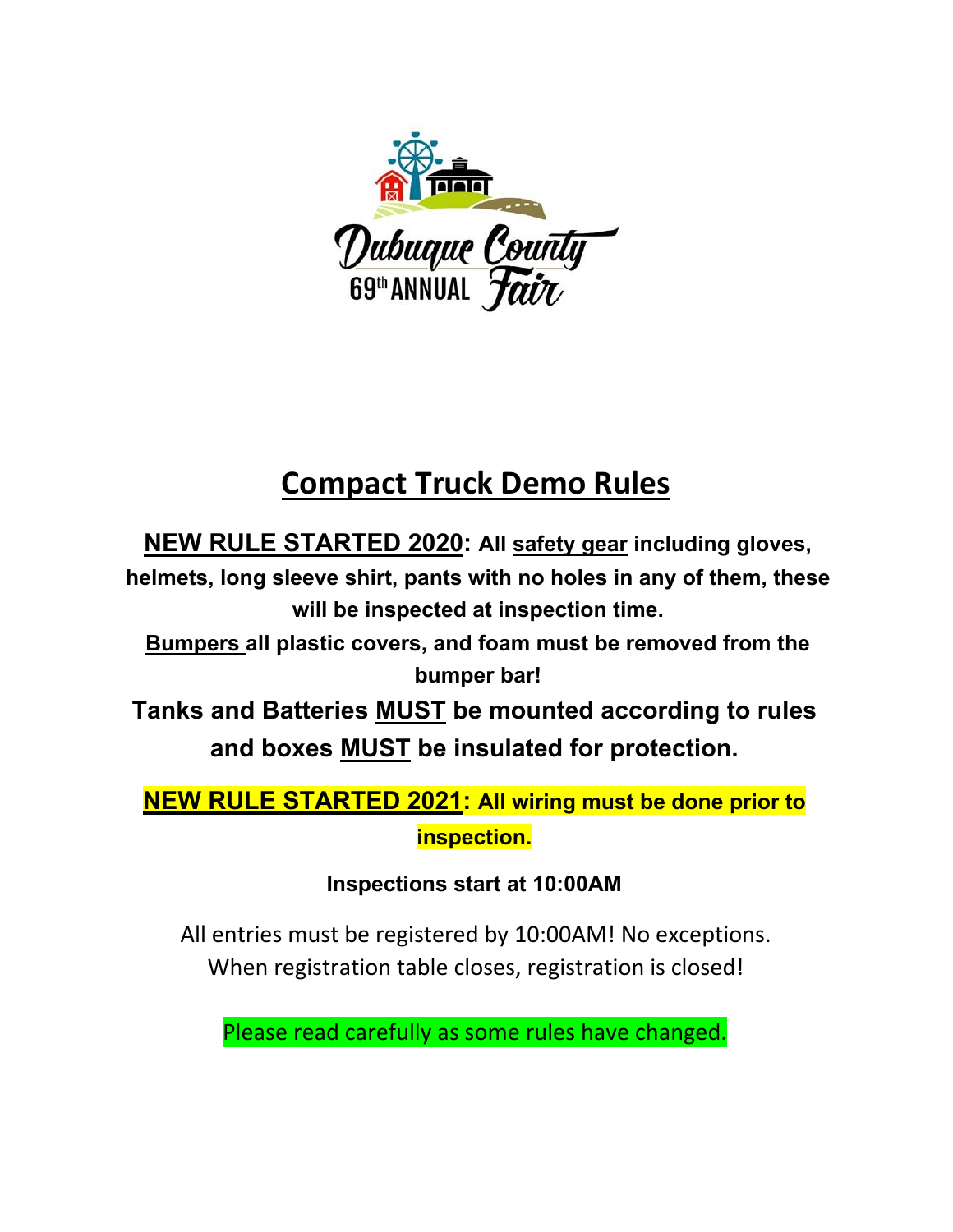**Driver Entry:** Entries are open to men and women. In interest of safety and in fairness to all competitors, the following rules and regulations will be enforced.

- 1. Previous demolition derby trucks are allowed.
- 2. Driver must be 18 years of age or have a notarized permit from parent or guardian. In the event of any doubt, you must have a document stating proof of your age.
- 3. Driver must furnish his/her own truck.
- 4. Driver may enter each class but will have to pay entry fee for each class and must have different car for each class.
- 5. Driver must sign in and pay entry fee prior to inspection or entry to track. Entry fee is \$20 per car and \$30 pit pass.
- 6. No one is to enter pit without pit pass. No one under 14 is allowed in pits. 14 years to 17 must have notarized minor release.
- 7. Truck, trailer, car must not enter track until car has passed inspection.
- 8. Absolutely no one is to enter track to save spots until car has passed inspection. First come, first to get their spots in the pits. No exceptions.
- 9. NEW! All cars must go to impound, until cars are released.

#### **Safety:**

1. All drivers must attend meeting in pit area prior to derby time.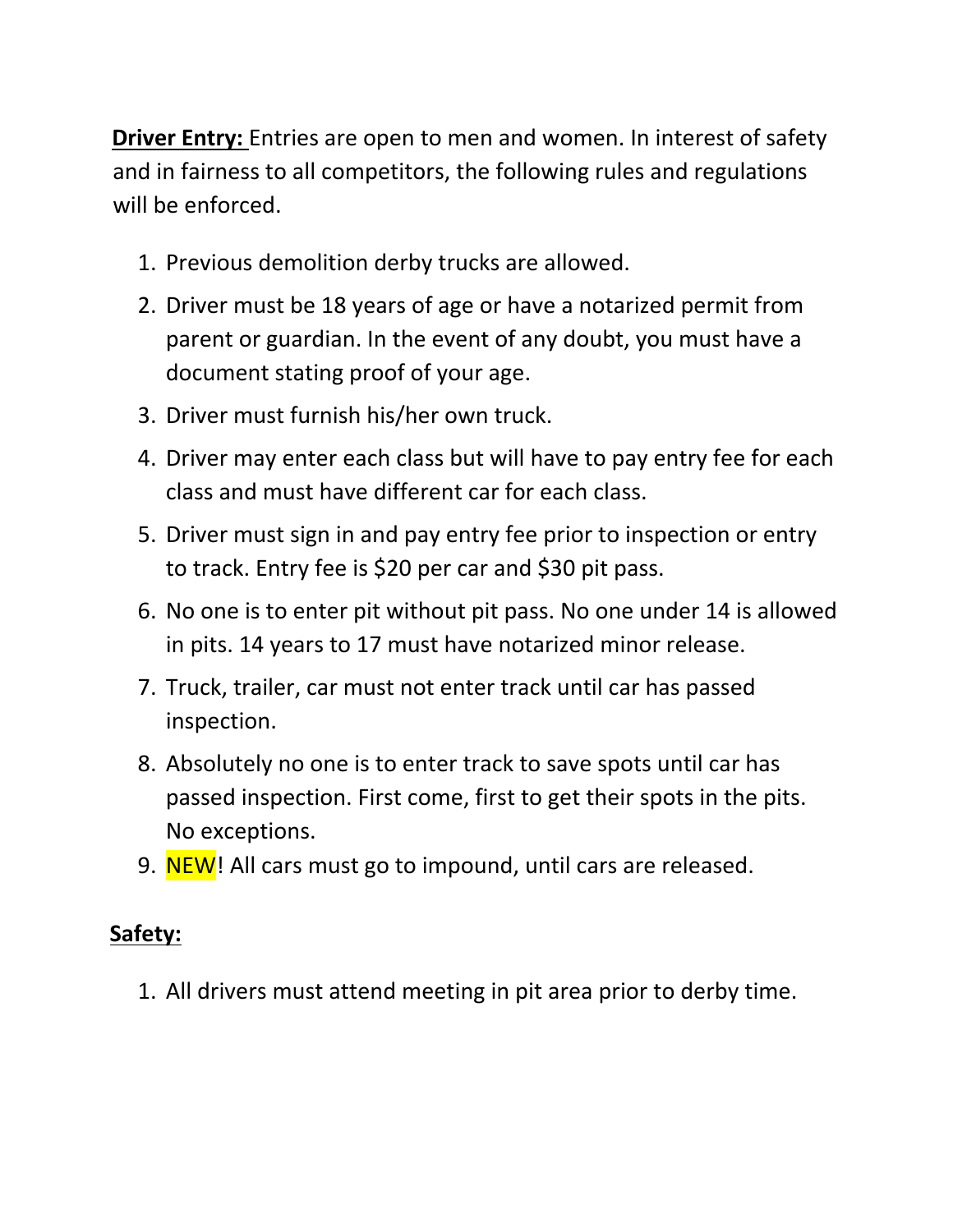- 2. Long sleeve shirts with no holes, full length pants with no holes, full shield helmet, gloves, and tennis shoes or boots must be worn during competition.
- 3. Operating seat belt mandatory. Must always remain belted and wear a helmet, until ok'd by officials or you will be disqualified.
- 4. Drivers must remain in his/her truck until Ok'd by official to get out.
- 5. No driver or pit crew member, under the influence of liquor will be allowed to participate or enter the exhibition area.
- 6. No pit crew member allowed on track at any time.
- 7. Disconnection of all air bags is mandatory.

#### **Participation Regulations:**

- 1. No driver door hits. This will be strongly enforced.
- 2. Driver must maneuver forward or backward.
- 3. If driver does not hit another car within 1 minute, said driver shall be disqualified.

### **Preparation of Car:**

- 1. Slogan, Advertising, or printing may be placed any place on car except front doors and above driver door. Number must be placed on front doors and name must be placed above driver's door.
- 2. Signs with number must be at least 24x24 mounted securely to roof, made of metal or plywood. NO LETTERS‐only numbers. First come, first to get on numbers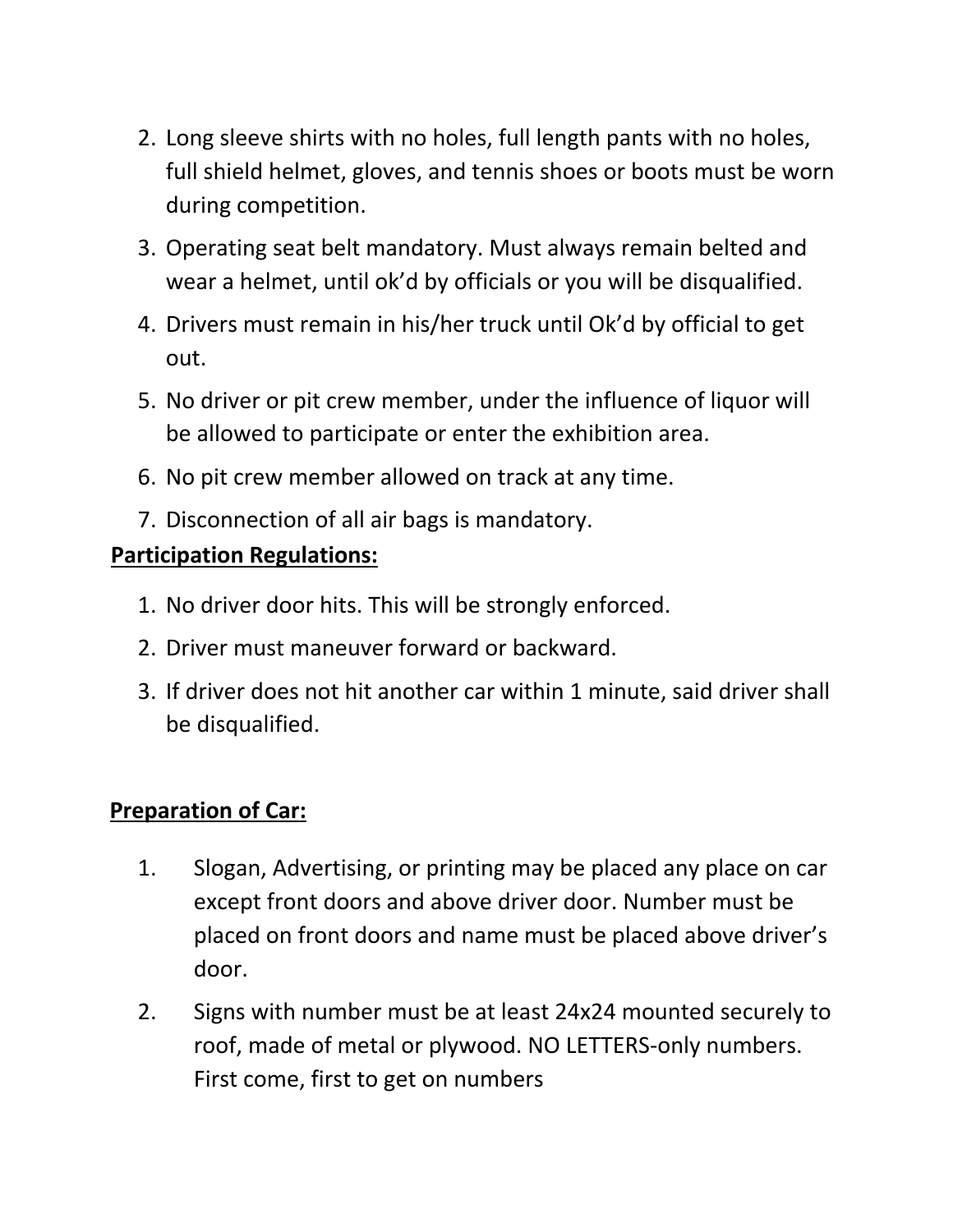- 3. Any 2‐ or 4‐wheel drive truck or small SUV. IF 4‐wheel drive you must remove 1 drive shaft.
- 4. Must have OEM box.
- 5. All glass, body molding, and stock gas tank must be removed.
- 6. No welding allowed except rear ends and tailgate MUST be wired.
- 7. 4 or 6 cylinders only.
- 8. Approved boat gas tank no larger than 6 gallons must be mounted in center of box toward from of bed cab, in a solid wooden or steel container properly insulated and covered with removable lid. If box is made of wood: Must be made of 2x6 or 2x12 lumber not plywood. Container must be secured frame rail to frame rail.
- 9. Electric fuel pumps are allowed. Must be securely mounted. No ether or starting fluid allowed. All fuel lines must be hooked up properly and safely ran thru the fire wall.
- 10. Batteries must be removed from original location. Batteries must be mounted to passage side floor. No more than 2 automobile batteries allowed. They must be encased in either 2x6 or 2x12 wooden or steel box. Must be anchored with bolts thru floor firmly. Well insulated with cover. Steel boxes must have inside insulation, so batteries do not short out.
- 11. Must have working brakes.
- 12. Radiator in stock location.
- 13. No body or suspension lifts allowed. Bumper must not exceed  $24''$ .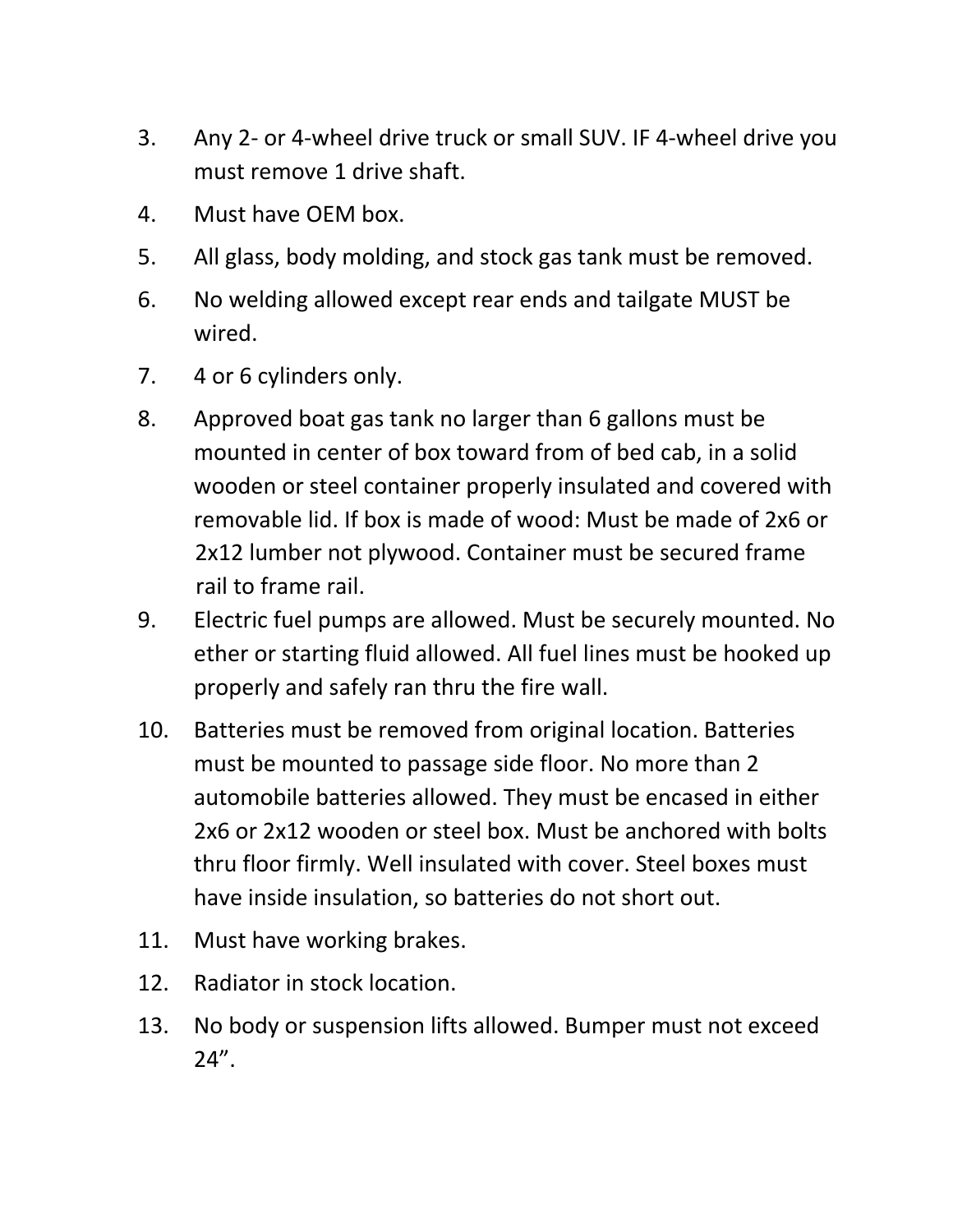- 14. Body mounts must stay intact. Bolts may be changed to  $\frac{3}{4}$ " bolts and 3" washer may be used.
- 15. 2 bars allowed inside truck, no bigger than 2" in diameter. One allowed above dash from window post to window post. One allowed behind driver seat from door post to door post. No other supports allowed. These bars are ok to weld.
- 16. Bumper: Front bumper may be changed to an OEM 80's or newer front bumper. Rear bumper must stay factory. If OEM bumper is fiberglass, it can be replaced with OEM similar bumper equivalent in size.
- 17. NO welding or bolting of bumper shocks. No iron behind bumper shocks. Shocks must move freely upon impact.
- 18. Tires: Any factory DOT tire approved for the size of your truck. No larger than 16" Tires can be doubled up, but no disfiguring of tire, no studs, or other alterations. Greasing of side walls is allowed. No Skid Loader tires.
- 19. One 12" hole in hood is mandatory.
- 20. No added reinforcements to any part of the car are allowed.
- 21. Wiring: 9 gage wire only. Hood may have 6 wire tie downs, 2 of those allowed to front bumper. Doors may have no more than 5 wire downs per door, Chains are allowed on doors. No outside door bars allowed.
- 22. No adding to factory structure unless otherwise stated in rules (front bumper only). This is a stock class. No Exceptions.
- 23. No reinforced frames.
- 24. Transmission cooler must stay under hood.